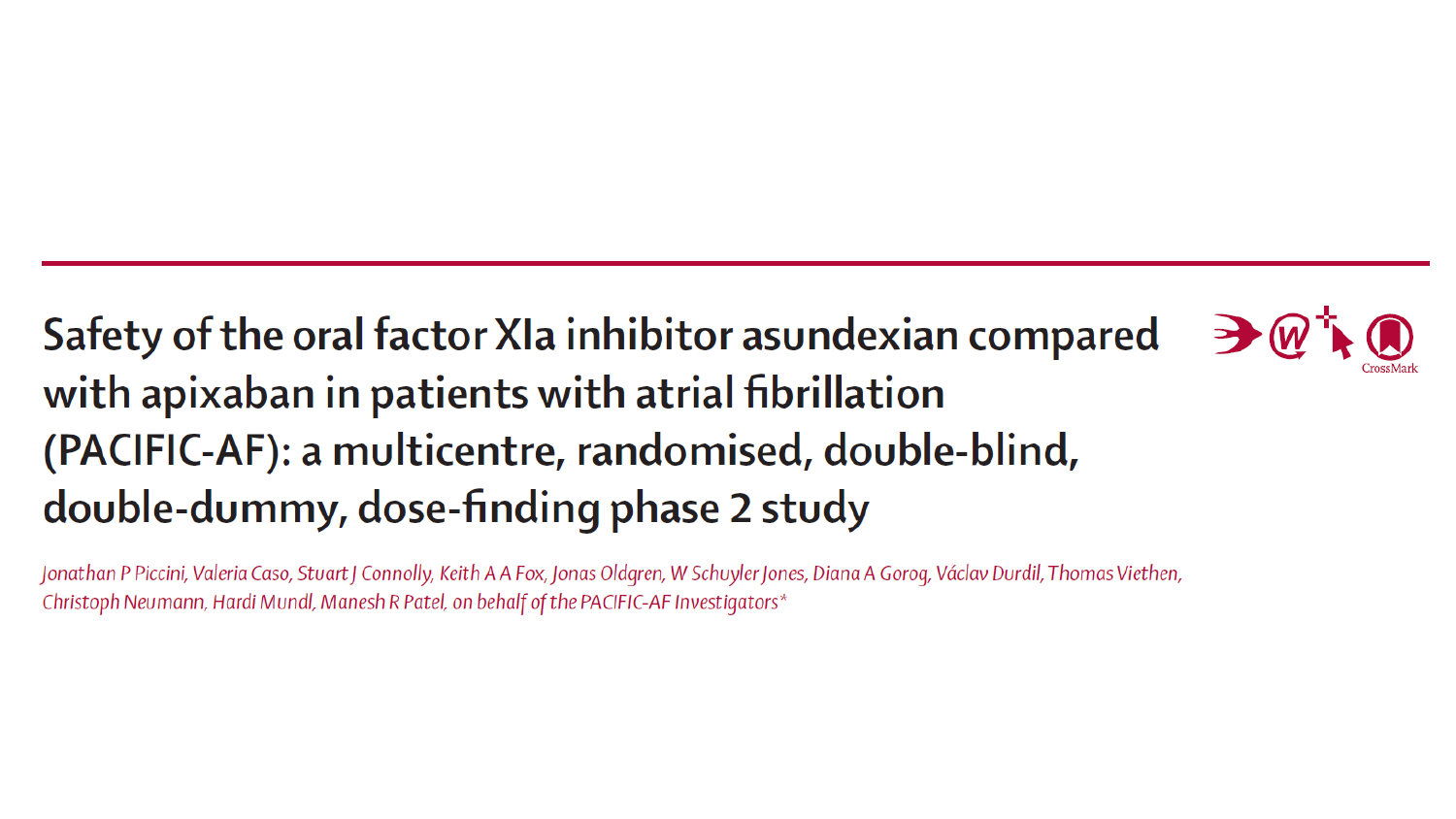### Background

- Direct-acting oral anticoagulant use for stroke prevention in atrial fibrillation is limited by bleeding concerns.
- Asundexian, a novel, oral small molecule activated coagulation factor XIa (FXIa) inhibitor, might reduce thrombosis with minimal effect on haemostasis.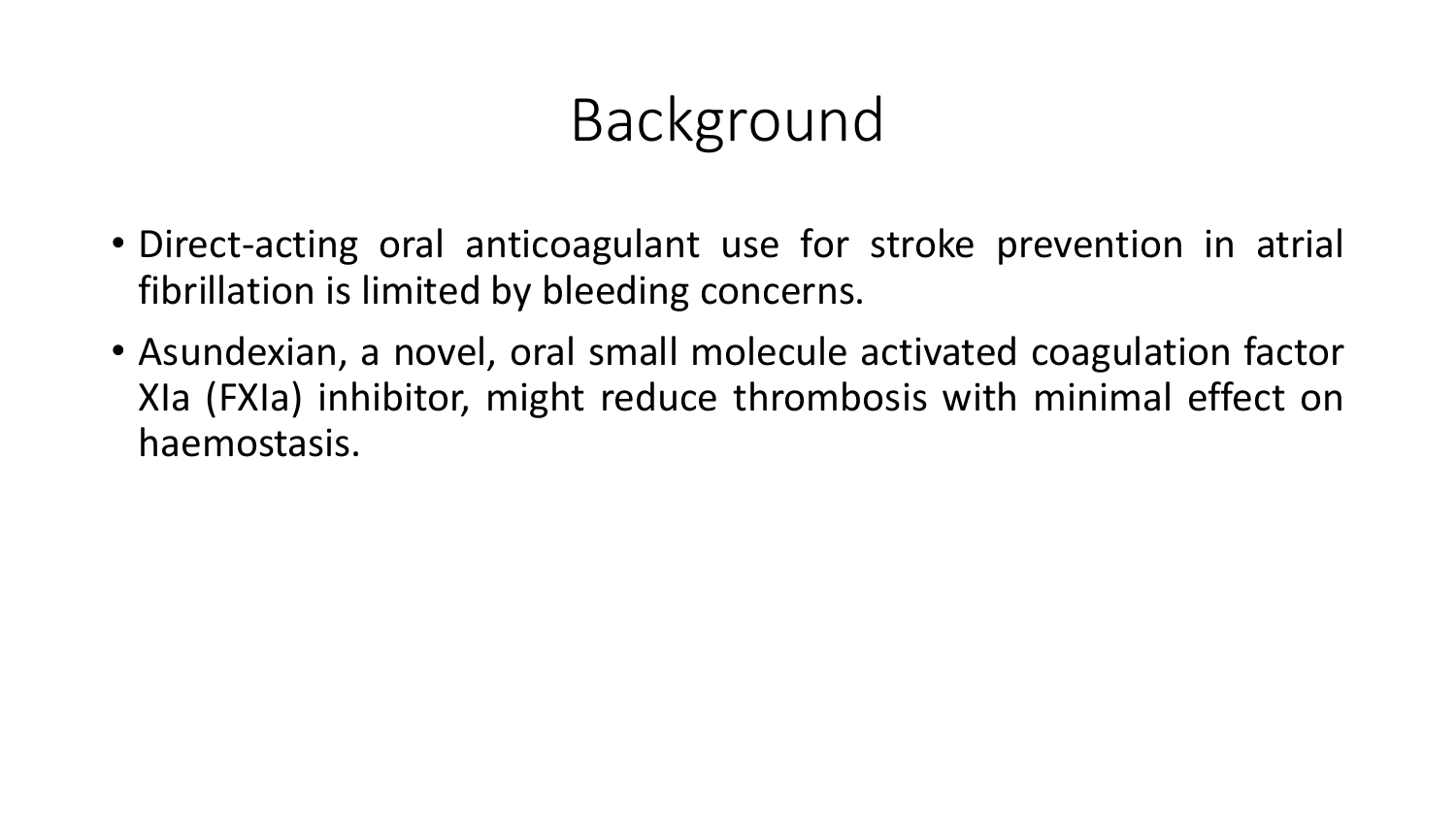#### AIM of the study

• To determine the optimal dose of asundexian and to compare the incidence of bleeding with that of apixaban in patients with atrial fibrillation**.**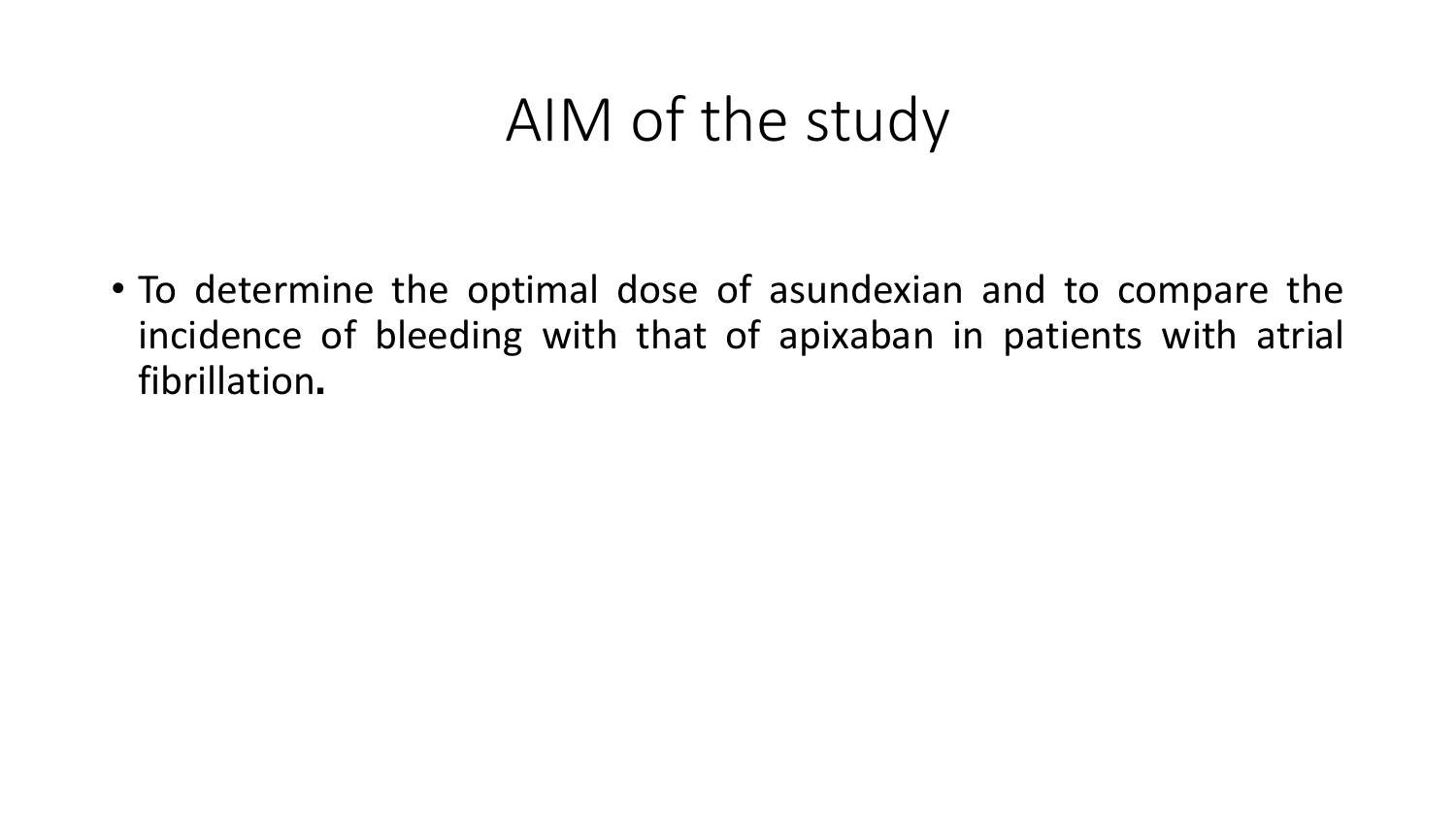## Methods

- Randomised, double-blind, double-dummy, phase 2 dose-finding study.
- 93 sites in 14 countries, including 12 European countries, Canada, and Japan.
- Asundexian 20 mg or 50 mg once daily was compared with apixaban 5 mg twice daily in patients aged 45 years or older with atrial fibrillation, a CHA2DS2-VASc score of at least 2 if male or at least 3 if female, and increased bleeding risk.
- Participants were randomly assigned (1:1:1) to a treatment group using an interactive web response system.
- The primary endpoint was the composite of major or clinically relevant non-major bleeding according to International Society on Thrombosis and Haemostasis criteria, assessed in all patients who took at least one dose of study medication.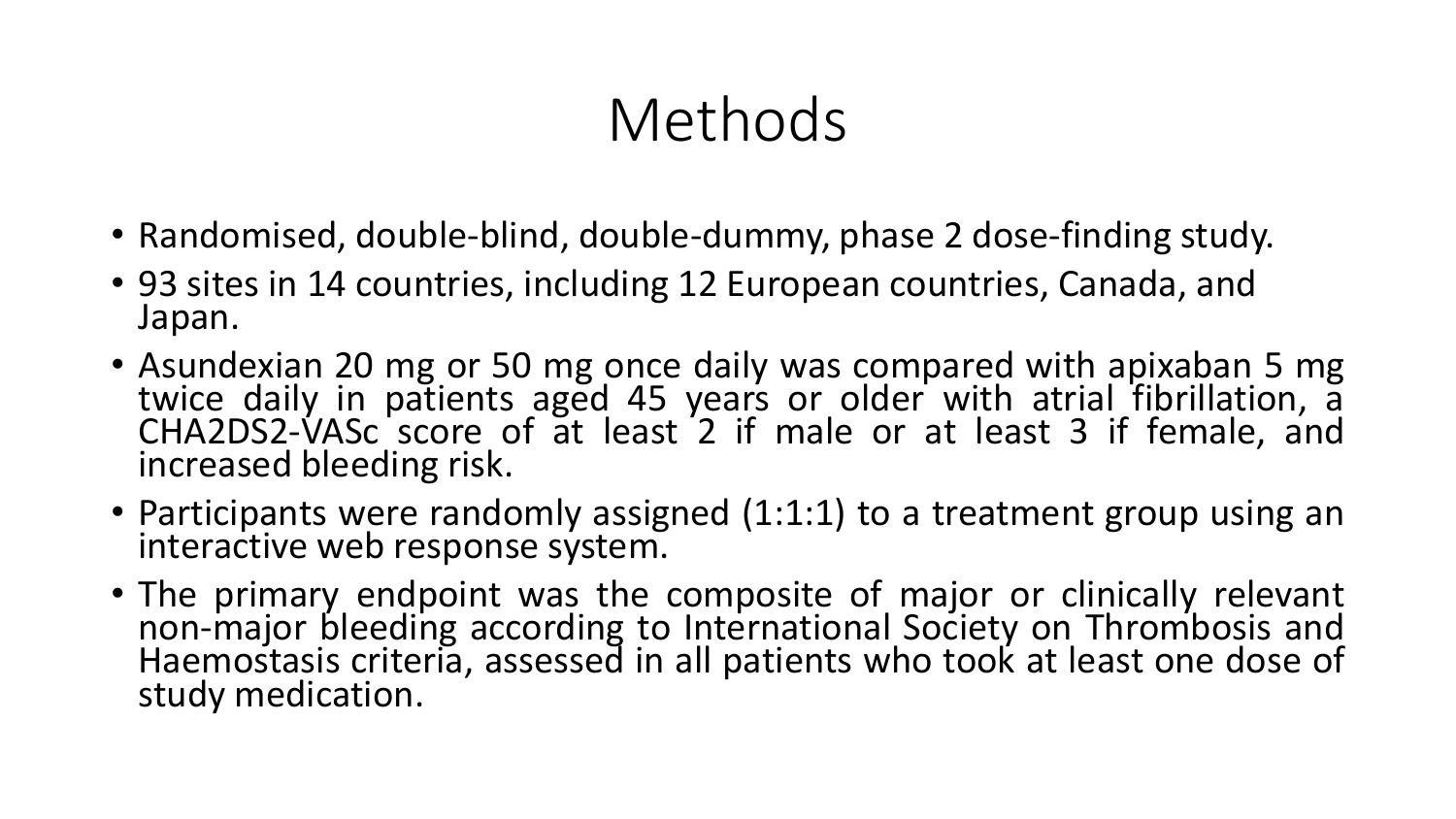# Results (I)

- 753 patients were included in the analysis (249 received asundexian 20 mg, 254 received asundexian 50 g, and 250 received apixaban).
- The mean age of participants was 73,7 years, 309 (41%) were women, 216 (29%) had chronic kidney disease, and mean CHA2DS2-VASc score was 3,9.
- Asundexian 20 mg resulted in 81% inhibition of FXIa activity at trough concentrations and 90% inhibition at peak concentrations.
- Asundexian 50 mg resulted in 92% inhibition at trough concentrations and 94% inhibition at peak concentrations.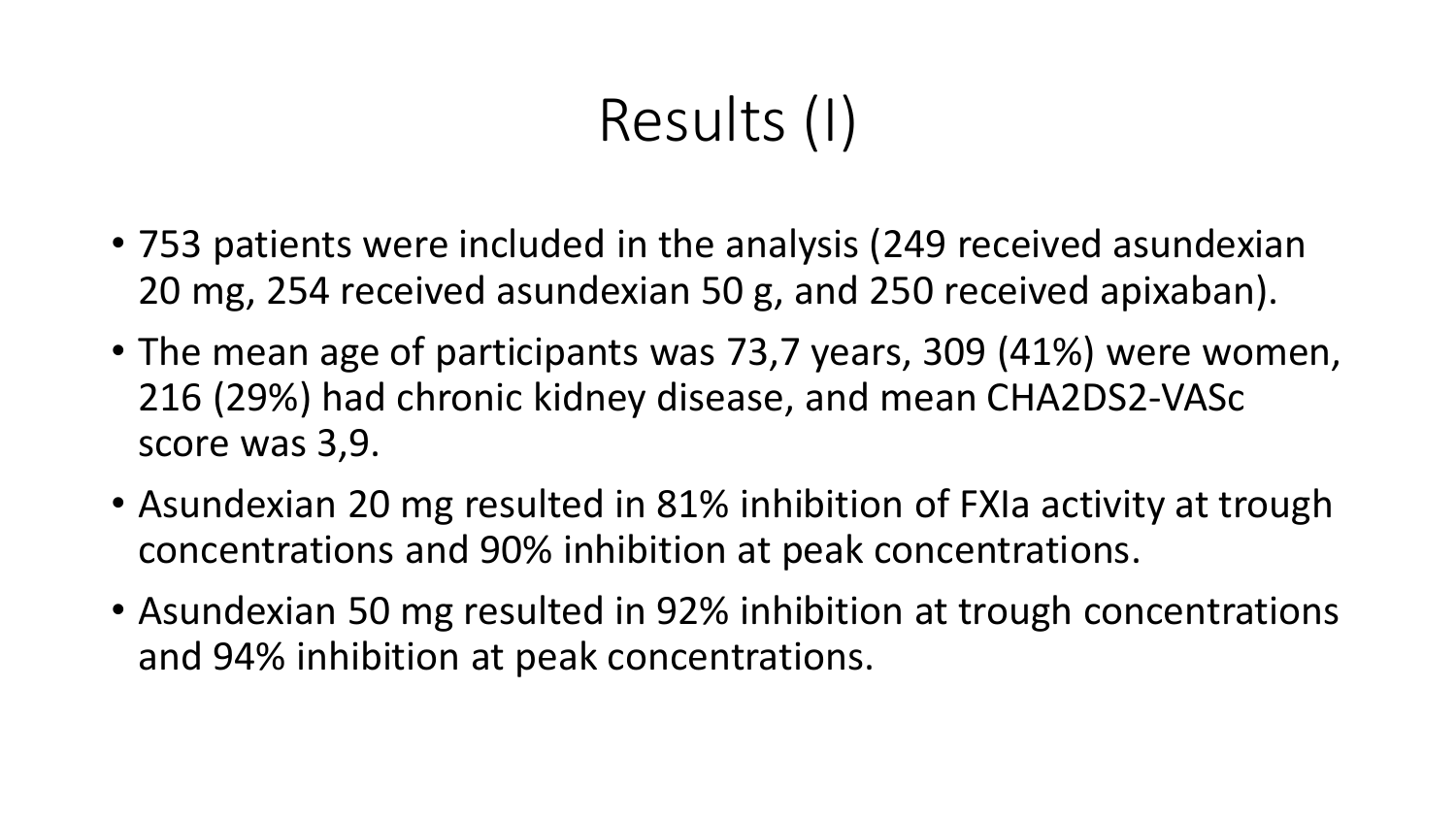

Figure 1: FXIa activity at steady state after 4 weeks of treatment with asundexian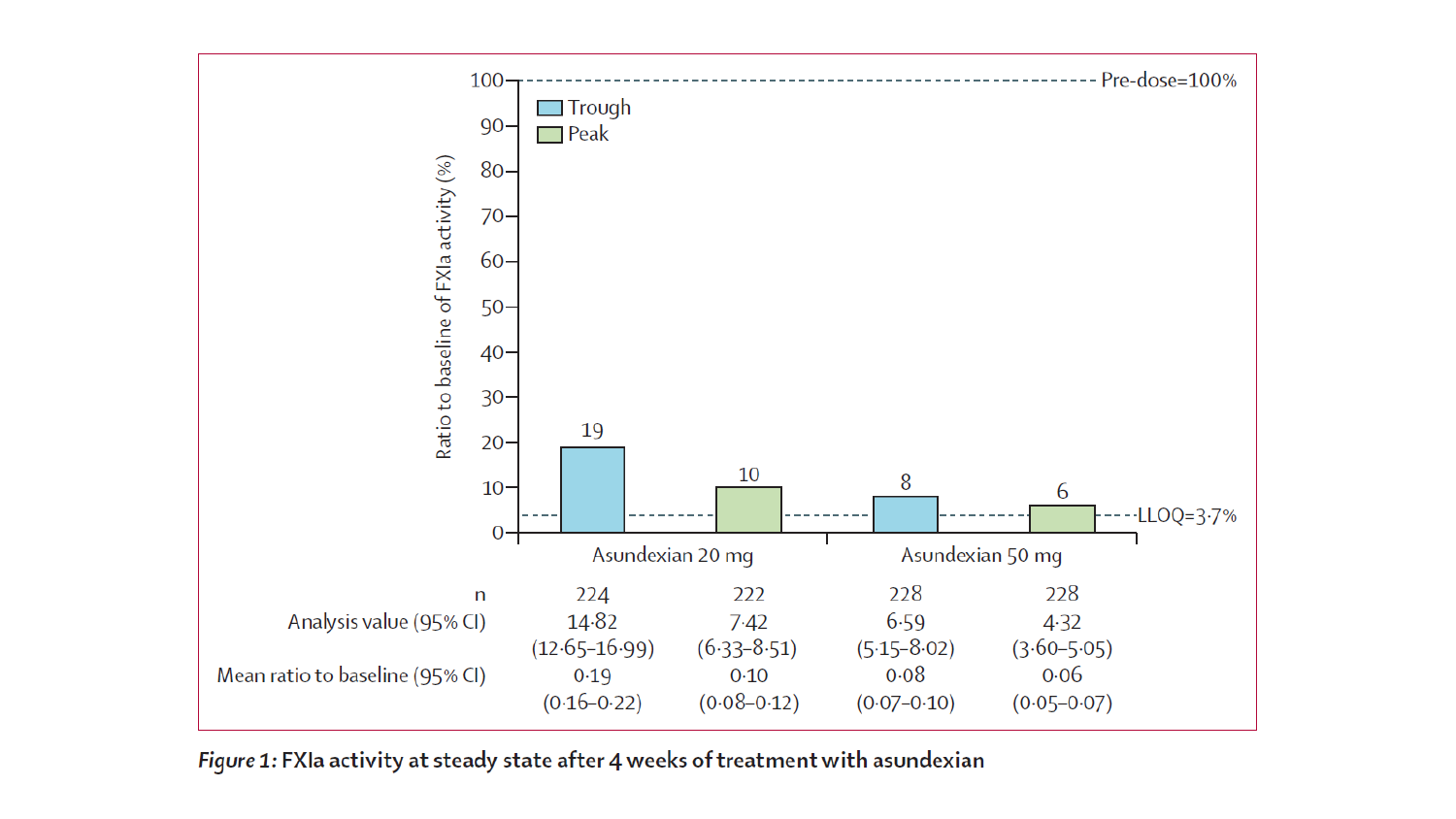# Results (II)

- Ratios of incidence proportions for the primary endpoint were 0,50 (90% CI 0,14–1,68) for asundexian 20 mg (three events), 0,16 (0,01– 0,99) for asundexian 50 mg (one event), and 0,33 (0,09–0,97) for pooled asundexian (four events) versus apixaban (six events).
- The rate of any adverse event occurring was similar in the three treatment groups: 118 (47%) with asundexian 20 mg, 120 (47%) with asundexian 50 mg, and 122 (49%) with apixaban.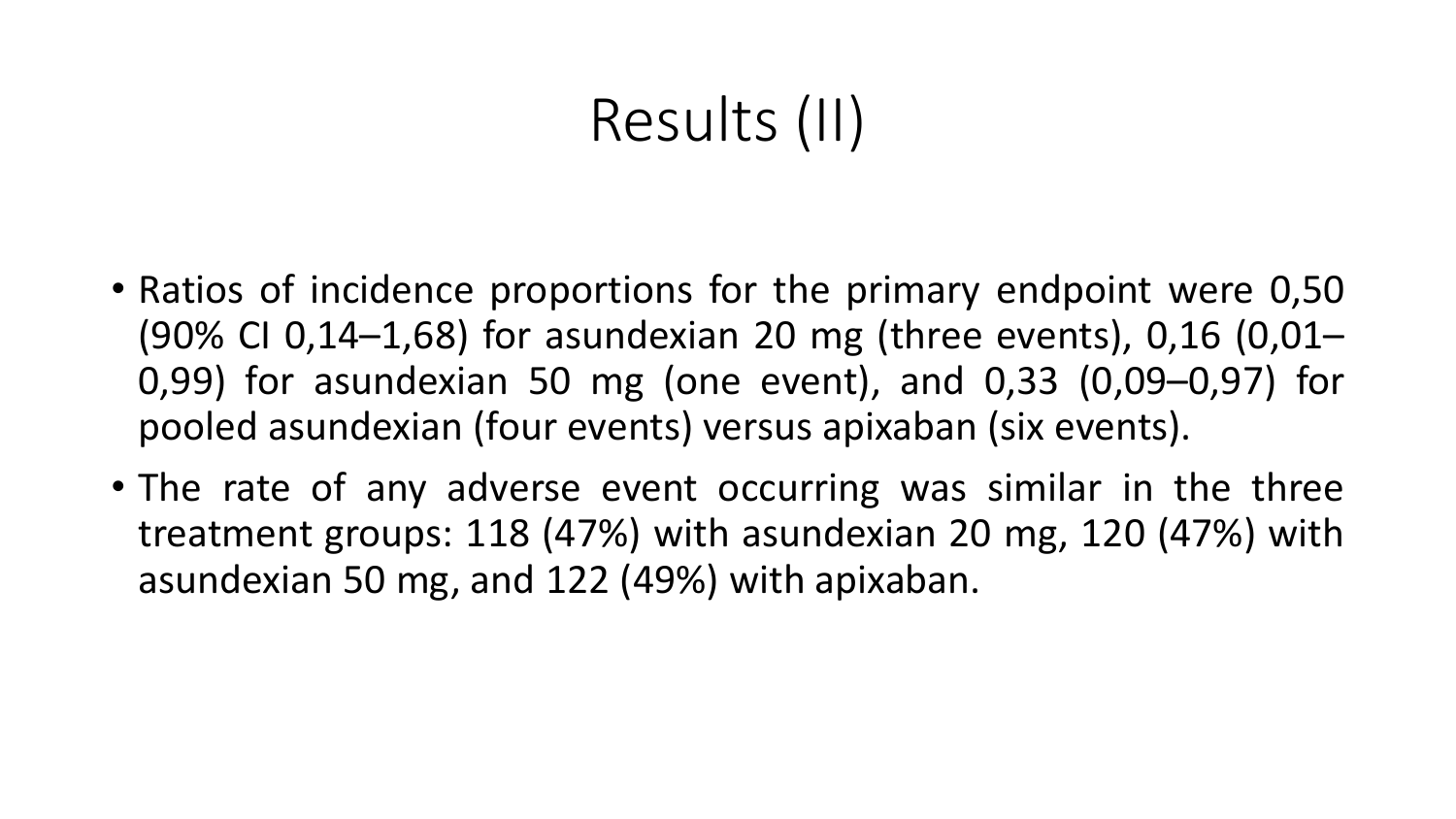

Figure 2: Safety endpoints according to treatment assignment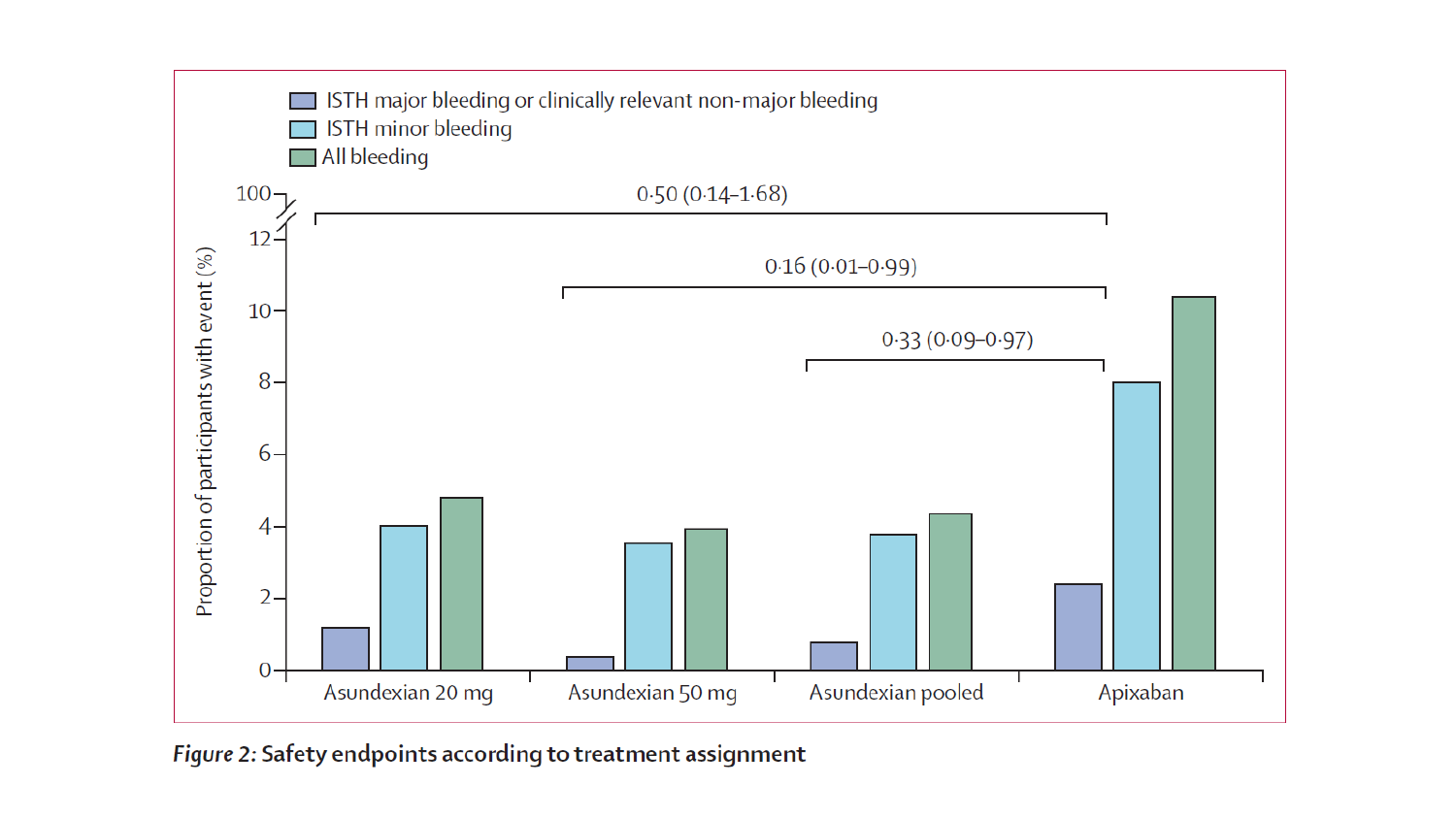|                                                  | Asundexian 20 mg<br>$(n=249)^{*}$ | Asundexian 50 mg Apixaban (n=250)<br>$(n=254)$ |              | Asundexian<br>total ( $n=503$ ) | <b>Total</b><br>$(n=753)$ |
|--------------------------------------------------|-----------------------------------|------------------------------------------------|--------------|---------------------------------|---------------------------|
| Any AE                                           | 118 (47%)                         | 120 (47%)                                      | 122 (49%)    | 238 (47%)                       | 360 (48%)                 |
| Any study drug-related AE                        | 29 (12%)                          | 26 (10%)                                       | 37 (15%)     | 55 (11%)                        | 92 (12%)                  |
| Any AE leading to discontinuation of study drug  | 15 (6%)                           | 16(6%)                                         | 13 (5%)      | 31(6%)                          | 44 (6%)                   |
| AE of special interest                           | 0                                 | $1(-1%)$                                       | 0            | $1(-1%)$                        | $1(-1%)$                  |
| Any SAE                                          | 22 (9%)                           | 20 (8%)                                        | 20(8%)       | 42 (8%)                         | 62(8%)                    |
| Any study drug-related SAE                       | 4(2%)                             | 0                                              | 0            | 4(1%)                           | 4(1%)                     |
| Any SAE leading to discontinuation of study drug | 4(2%)                             | 4(2%)                                          | 4(2%)        | 8(2%)                           | 12(2%)                    |
| AE with outcome of death                         | $1(-1%)$                          | 3(1%)                                          | 2(1%)        | 4(1%)                           | 6(1%)                     |
| Deaths                                           | $1(-1%)$                          | 3(1%)                                          | 2(1%)        | 4(1%)                           | 6(1%)                     |
| <b>Heart failure</b>                             | $\mathbf{0}$                      | $\mathbf{0}$                                   | $1(-1%)$     | $\mathbf{O}$                    | $1(-1%)$                  |
| Coronary artery disease                          | $\mathbf{0}$                      | $1(-1%)$                                       | $\mathbf{O}$ | $1(-1%)$                        | $1(-1%)$                  |
| Sudden cardiac death                             | $\mathbf{0}$                      | $\mathbf{0}$                                   | $1(-1%)$     | $\mathbf{0}$                    | $1(-1%)$                  |
| Cerebrovascular accident                         | $1(-1%)$                          | $1(-1%)$                                       | $\mathbf{O}$ | $2(-1%)$                        | $2(-1%)$                  |
| Completed suicide                                | $\mathbf{0}$                      | $1(-1%)$                                       | $\mathbf{O}$ | $1(-1%)$                        | $1(-1%)$                  |

Data are presented as n (%), unless otherwise indicated. AE=adverse event. SAE=serious adverse event. \*Table includes only patients who took at least one dose of study drug (two patients did not take study drug).

Table 3: AEs according to treatment assignment